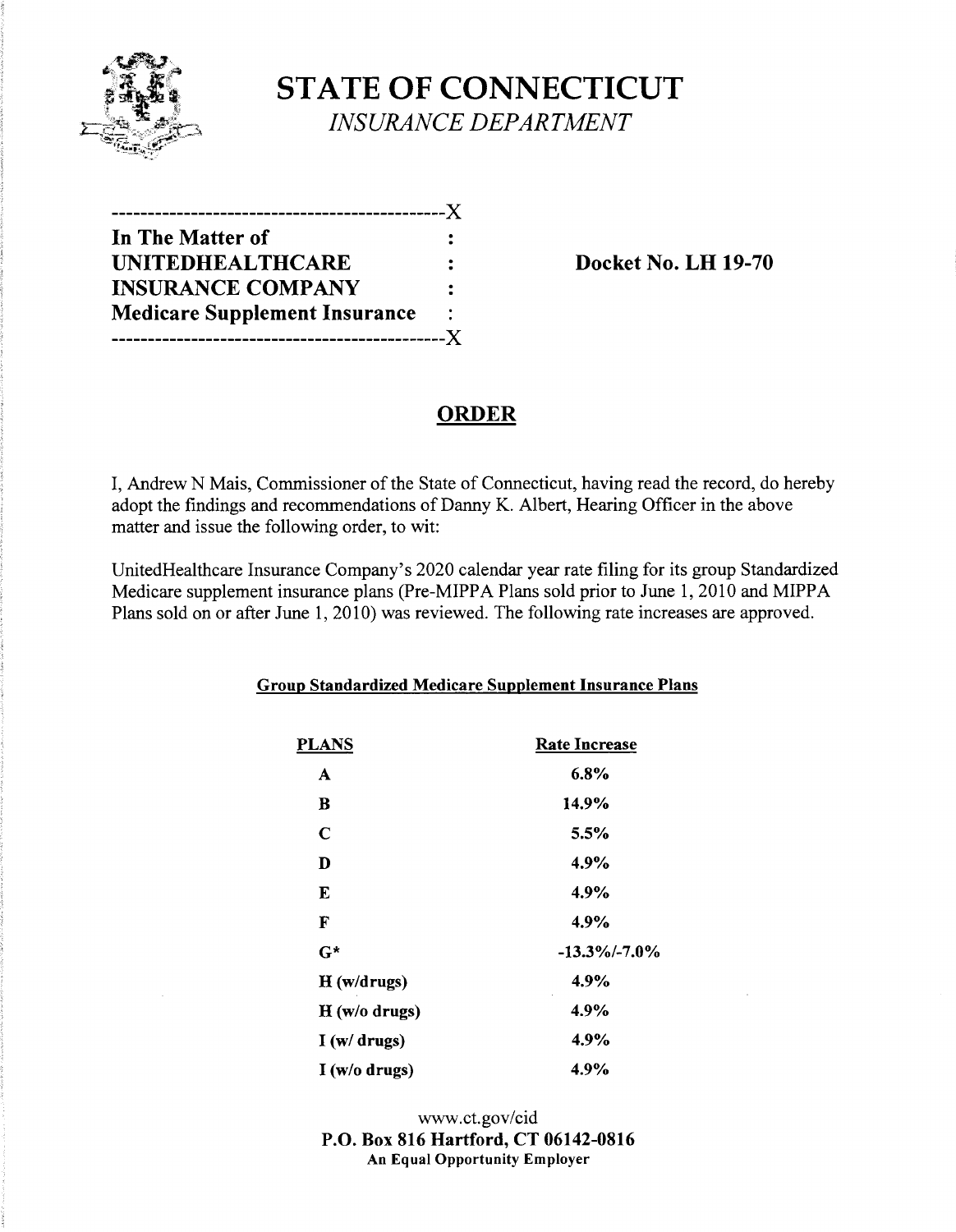| J(w/drugs)    | 4.9% |
|---------------|------|
| J (w/o drugs) | 4.9% |

\* The 2020 rate(s) for the Pre-MIPPA and MIPPA Plan G, respectively.

The company's request to maintain its current rate on Plan N, with no change is approved as requested.

The company's request for a 5% rate increase on Plans K and L is disapproved. While the experience on Plan K has been volatile recently, the plan's inception-to-date loss ratio is running at only 70.3%, well below the minimum statutory loss ratio requirement of 75%. The loss ratios experienced on Plan L during the last three years have not exceeded the minimum statutory loss ratio requirement of 75% and the plan's inception-to-date loss ratio is only 71.9%. The rates on these two plans are to be maintained at their current rate levels, with no changes.

The rate action approved herein for UnitedHealthcare Insurance Company's group Standardized Pre-MIPPA & MIPPA (Medicare Improvements for Patients and Providers Act of 2008) Medicare supplement insurance plans is reasonable in relation to the benefits, estimated claim costs and anticipated loss ratios the company can reasonably expect to realize on its Medicare supplement business.

Dated at Hartford, Connecticut, this 9<sup>th</sup> day of September, 2019.

Andrew N Mais Commissioner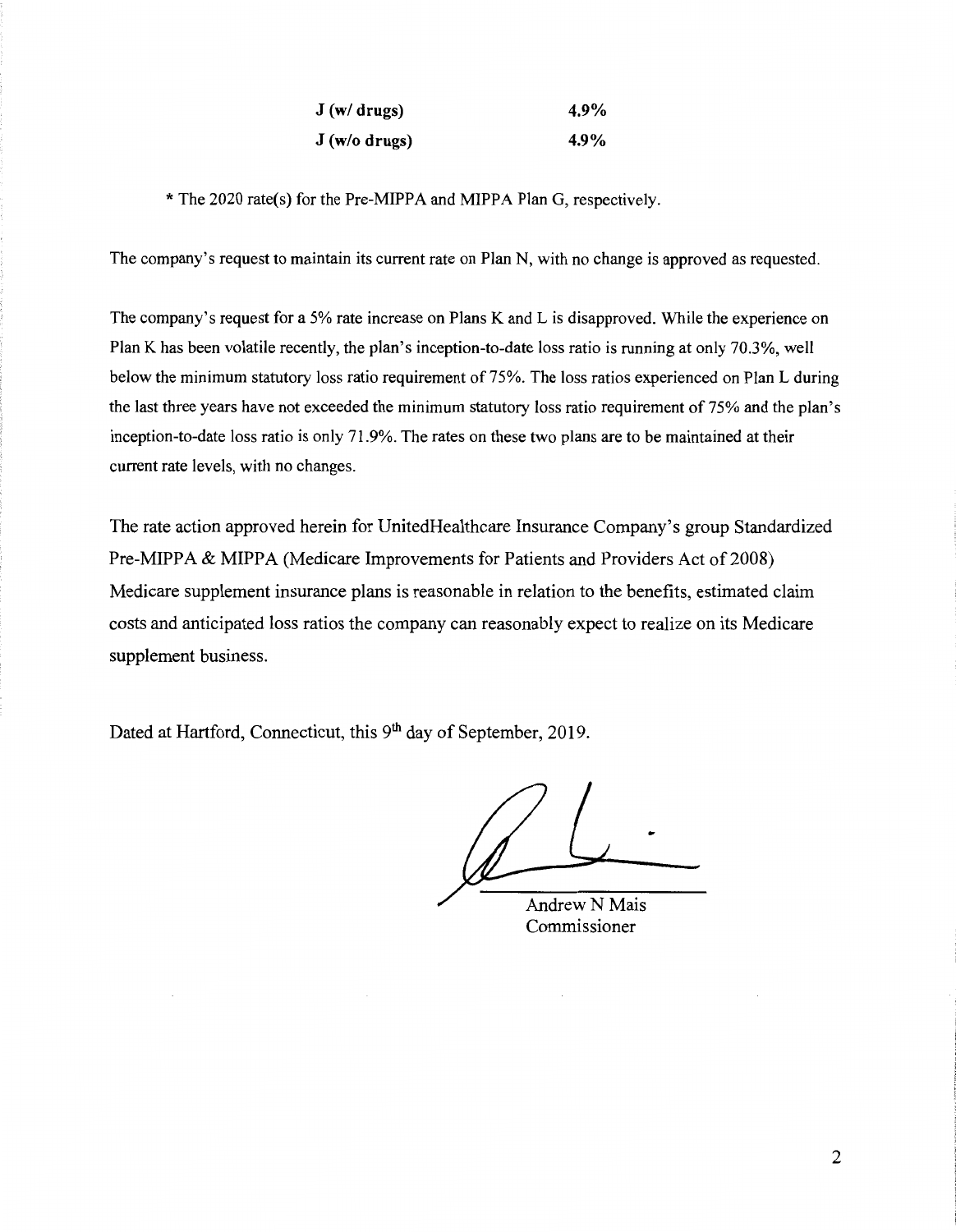

# **STATE OF CONNECTICUT**  *INSURANCE DEPARTMENT*

-----------------------------------------------)( **In The Matter of UNITEDHEALTHCARE** : Docket No. LH 19-70 **INSURANCE COMPANY**  $\ddot{\cdot}$ **Medicare Supplement Insurance**  -----------------------------------------------)(

## **PROPOSED FINAL DECISION**

## I. **INTRODUCTION**

The Insurance Commissioner of the State of Connecticut is empowered to review rates charged for individual and group Medicare supplement policies sold to any resident of this State who is eligible for Medicare. The source for this regulatory authority is contained in Chapter 700c and Section 38a-495a of the Connecticut General Statutes.

After due notice, a hearing was held at the Insurance Department in Hartford on Thursday, August 29, 2019 to consider whether or not the rate increase requested by UnitedHealthcare Insurance Company on its group Standardized Medicare supplement business should be approved.

No individuals from the general public or public officials attended the hearing.

The Director of Actuarial Services for UnitedHealthcare participated in the hearing via speaker phone.

The hearing was conducted in accordance with the requirements of Section 38a-474, Connecticut General Statutes, the Uniform Administrative Procedures Act, Chapter 54 of Section 38a-8-1 et seq. of the Regulations of Connecticut State Agencies.

A Medicare supplement policy is a private health insurance policy sold on an individual or group basis, which provides benefits that are additional to the benefits provided by Medicare. For many years Medicare supplement policies have been highly regulated under both state and federal law to protect the interests of persons eligible for Medicare who depend on these policies to provide additional coverage for the costs of health care.

Effective December 1, 2005, Connecticut amended its program of standardized Medicare supplement policies in accordance with Section 38a-495a of the Connecticut General Statutes, and Sections 38a-495a-1 through 38a-495a-21 of the Regulations of Connecticut Agencies. This program, which conforms to federal requirements, provides a "core" package of benefits known as Plan A. Insurers may also offer any one or more of eleven other plans (Plans B through N).

Effective January 1, 2006, in accordance with Section 38a-495c of the Connecticut General Statutes (as amended by Public Act 05-20) premiums for all Medicare supplement policies in the state must use community rating. Rates for Plans A through N must be computed without regard to age, gender, previous claims history or the medical condition of any person covered by a Medicare supplement policy or certificate.

> www.ct.gov/cid **P.O. Box 816 Hartford, CT 06142-0816 An Equal Opportunity Employer**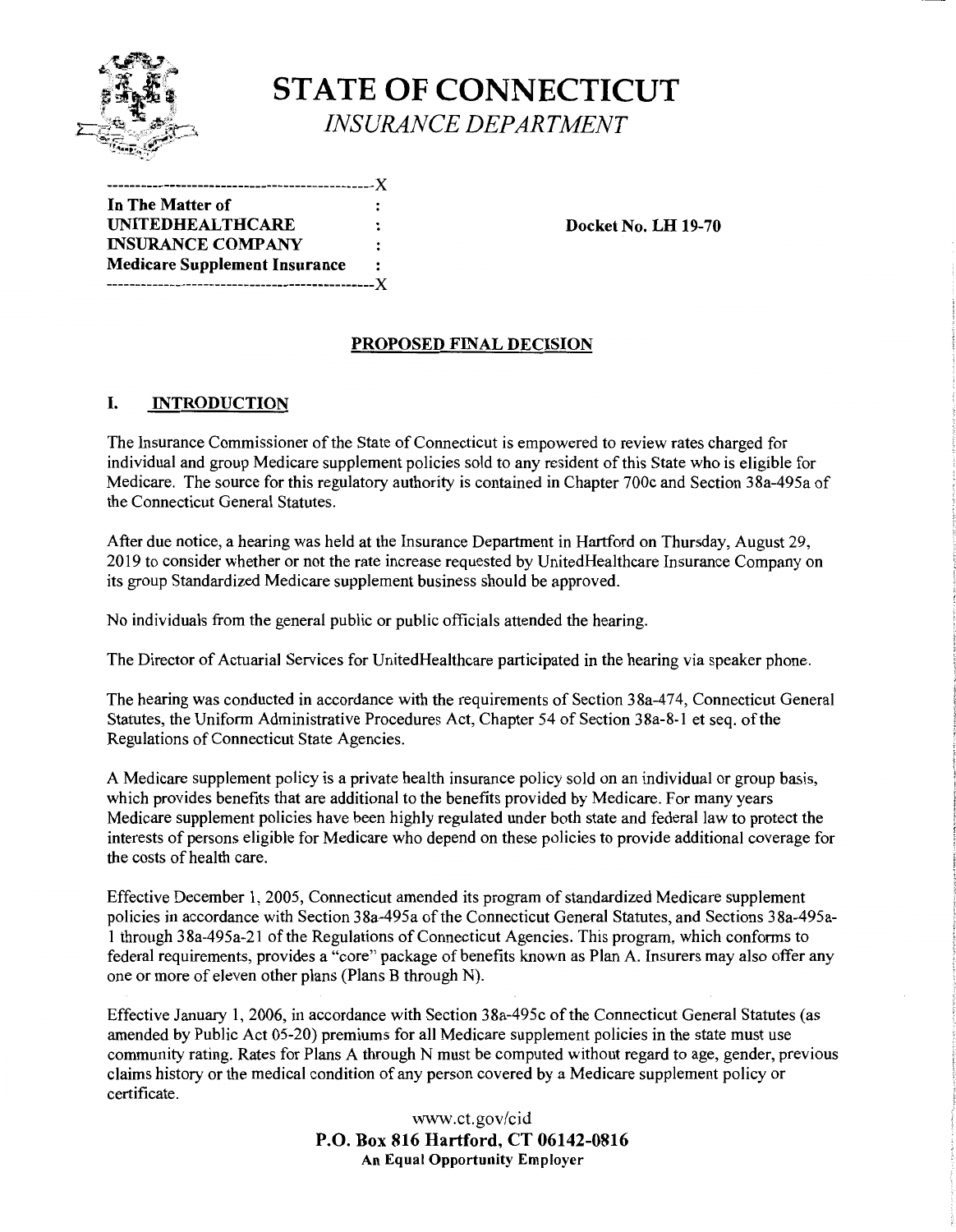The statute provides that coverage under Plans A through N may not be denied on the basis of age, gender, previous claims history or the medical condition of any covered person. Insurers may exclude benefits for losses incurred within six months from the effective date of coverage based on a pre-existing condition.

Effective October I, 1998, carriers that offer Plan B or Plan C must make these plans as well as Plan A, available to all persons eligible for Medicare by reason of disability.

Insurers must also make the necessary arrangements to receive notice of all claims paid by Medicare for their insureds so that supplement benefits can be computed and paid without requiring insureds to file claim forms for such benefits. This process of direct notice and automatic claims payment is commonly referred to as "piggybacking" or "crossover".

Sections 38a-495 and 38a-522 of the Connecticut General Statutes, and Section 38a-495a-10 of the Regulations of Connecticut Agencies, state that individual and group Medicare supplement policies must have anticipated loss ratios of 65% and 75%, respectively. Under Sections 38a-495-7 and 38a-495a-10 of the Regulations of Connecticut Agencies, filings for rate increases must demonstrate that actual and expected losses in relation to premiums meet these standards, and anticipated loss ratios for the entire future period for which the requested premiums are calculated to provide coverage must be expected to equal or exceed the appropriate loss ratio standard.

Section 3 8a-4 73 of the Connecticut General Statutes provides that no insurer may incorporate in its rates for Medicare supplement policies factors for expenses that exceed 150% of the average expense ratio for that insurer's entire written premium for all lines of health insurance for the previous calendar year.

### II. **FINDING OF FACT**

After reviewing the exhibits entered into the record of this proceeding, the testimony of the witnesses, and utilizing the experience, technical competence and specialized knowledge of the Insurance Department, the undersigned makes the following findings of fact:

#### **General**

UnitedHealthcare was granted rate increases on its Connecticut Medicare Supplement AARP Standardized block of business for 2019. The current filing for 2020 rates request the following rate changes:

|                  | Current 2019         | Proposed 2020 | Diff.               |
|------------------|----------------------|---------------|---------------------|
| Plan             | <b>Monthly Rates</b> | Monthly Rates | $\frac{(\%)}{(\%)}$ |
| A                | \$157.50             | \$168.25      | 6.8%                |
| B                | \$254.75             | \$292.75      | 14.9%               |
| C                | \$344.75             | \$363.75      | 5.5%                |
| D                | \$230.00             | \$241.25      | 4.9%                |
| E                | \$230.75             | \$242.00      | 4.9%                |
| $\mathbf{F}$     | \$248.75             | \$261.00      | 4.9%                |
| $G^*$            | \$231.00/\$215.25    | \$200.25      | $-13.3\%/-7.0\%$    |
| $H$ (with $Rx$ ) | \$326.00             | \$342.00      | 4.9%                |
| H (without Rx)   | \$225.50             | \$236.50      | 4.9%                |
| I (with $Rx$ )   | \$329.75             | \$346.00      | 4.9%                |
| I (without Rx)   | \$228.50             | \$239.75      | 4.9%                |
| $J$ (with $Rx$ ) | \$396.00             | \$415.50      | 4.9%                |
| J (without Rx)   | \$250.00             | \$262.25      | 4.9%                |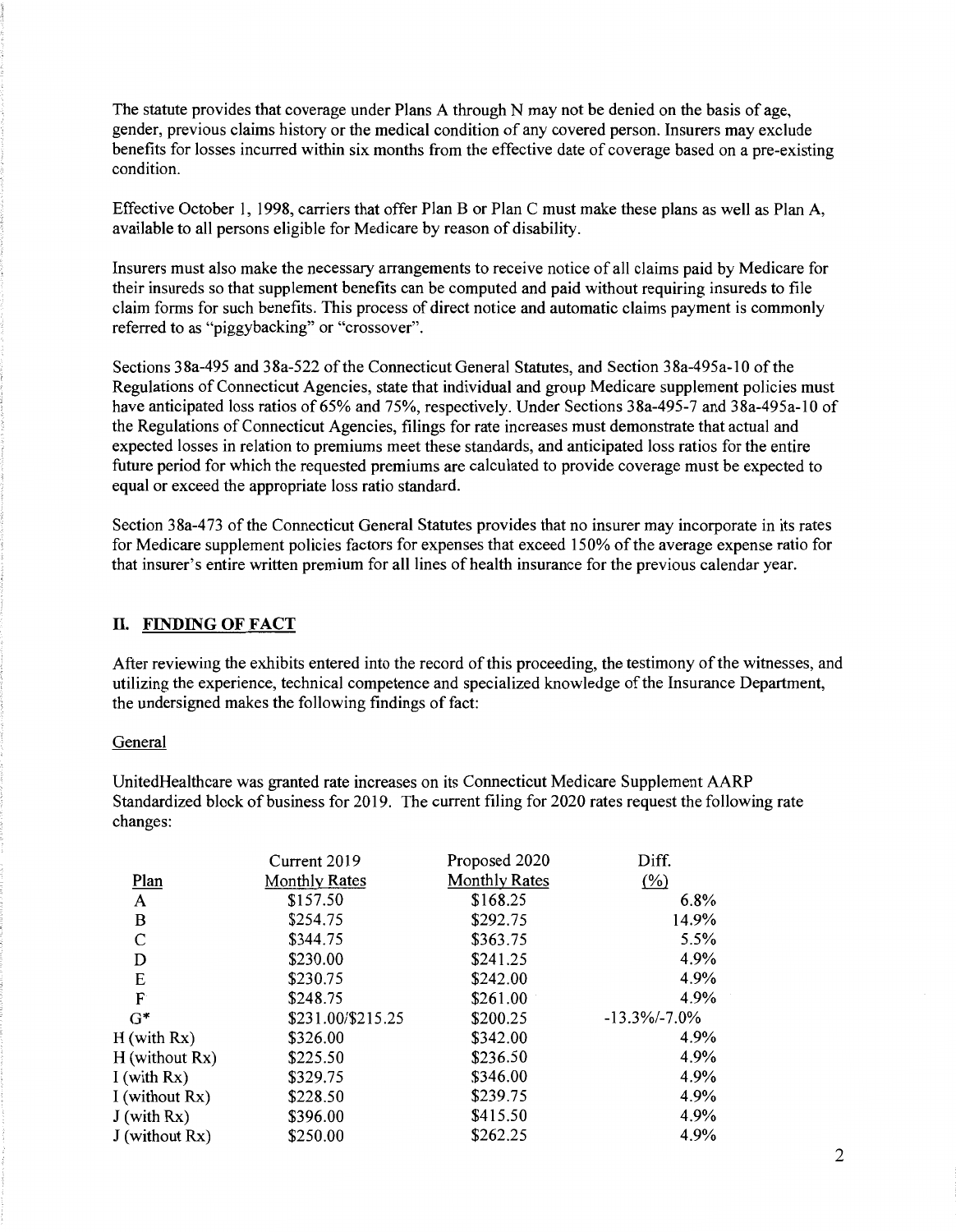| K | \$65.50  | \$68.75  | $5.0\%$ |
|---|----------|----------|---------|
|   | \$125.50 | \$131.75 | 5.0%    |
| N | \$162.75 | \$162.75 | $0.0\%$ |

\*The 2019 rate varies for the 1990 Plans versus the 2010 Plans

UnitedHealthcare calculated the Medicare Part A trend as follows:

|                               | 2017     | 2018    | 2019    | 2020    |
|-------------------------------|----------|---------|---------|---------|
| Medicare Part A Deductible    | \$1,316  | \$1,340 | \$1,364 | \$1,400 |
| % Change in Part A Deductible | 2.2%     | 1.8%    | 1.8%    | 2.6%    |
| <b>Utilization Trend</b>      | $-0.1\%$ | $0.0\%$ | 1.0%    | $0.6\%$ |
| Composite Trend               | 2.1%     | 1.8%    | 2.8%    | 3.2%    |

UnitedHealthcare's standardized plans prior to June 1, 2010 cover approximately 27,283, with an additional 62,149 covered under the new MIPPA plan. The standardized MIPPA plans are available on a group basis under a group policy issued to the American Association of Retired Persons (AARP).

UnitedHealthcare certified that the expense factors, within the proposed rates, are in compliance with section 38a-473, C.G.S.

The Connecticut loss ratios for the standardized block of business are as follows:

| Plan         | 2016  | 2017  | 2018  | Inception |
|--------------|-------|-------|-------|-----------|
| A            | 75.0% | 75.3% | 86.4% | 81.3%     |
| B            | 91.6% | 97.6% | 99.8% | 85.4%     |
| $\mathsf{C}$ | 78.9% | 82.6% | 83.5% | 89.3%     |
| D            | 80.2% | 88.6% | 86.3% | 85.4%     |
| E            | 79.8% | 87.2% | 89.8% | 82.0%     |
| F            | 77.5% | 77.1% | 79.9% | 79.9%     |
| G            | 81.5% | 78.4% | 86.4% | 85.4%     |
| H            | 84.1% | 76.9% | 80.1% | 89.5%     |
| I            | 83.2% | 83.2% | 85.5% | 81.8%     |
| J            | 75.7% | 78.0% | 81.5% | 81.2%     |
| K            | 88.7% | 70.0% | 85.6% | 70.3%     |
| L            | 72.7% | 74.5% | 74.7% | 71.9%     |
| N            | 70.6% | 72.3% | 77.5% | 73.9%     |
| Total        | 76.8% | 77.6% | 80.8% | 82.0%     |

Compliance with Reg. 38a-474 (submission and review of rates for Medicare supplement) UnitedHealthcare's 2018 Medicare supplement rate filing proposals are in compliance with the requirements of regulation 38a-474 as it applies to the contents of the rate submission as well as the actuarial memorandums.

It has been confirmed that UnitedHealthcare currently makes standardized Plans A, B and C available to persons eligible for Medicare by reason of a disability only if they are members of AARP. Starting in 2020, Plan C will only be available for those eligible for Medicare prior to 1/1/2020. UnitedHealthcare will make standardized Plans A and B available to persons newly eligible after  $1/1/2020$  for Medicare by reason of a disability only if they are members of AARP.